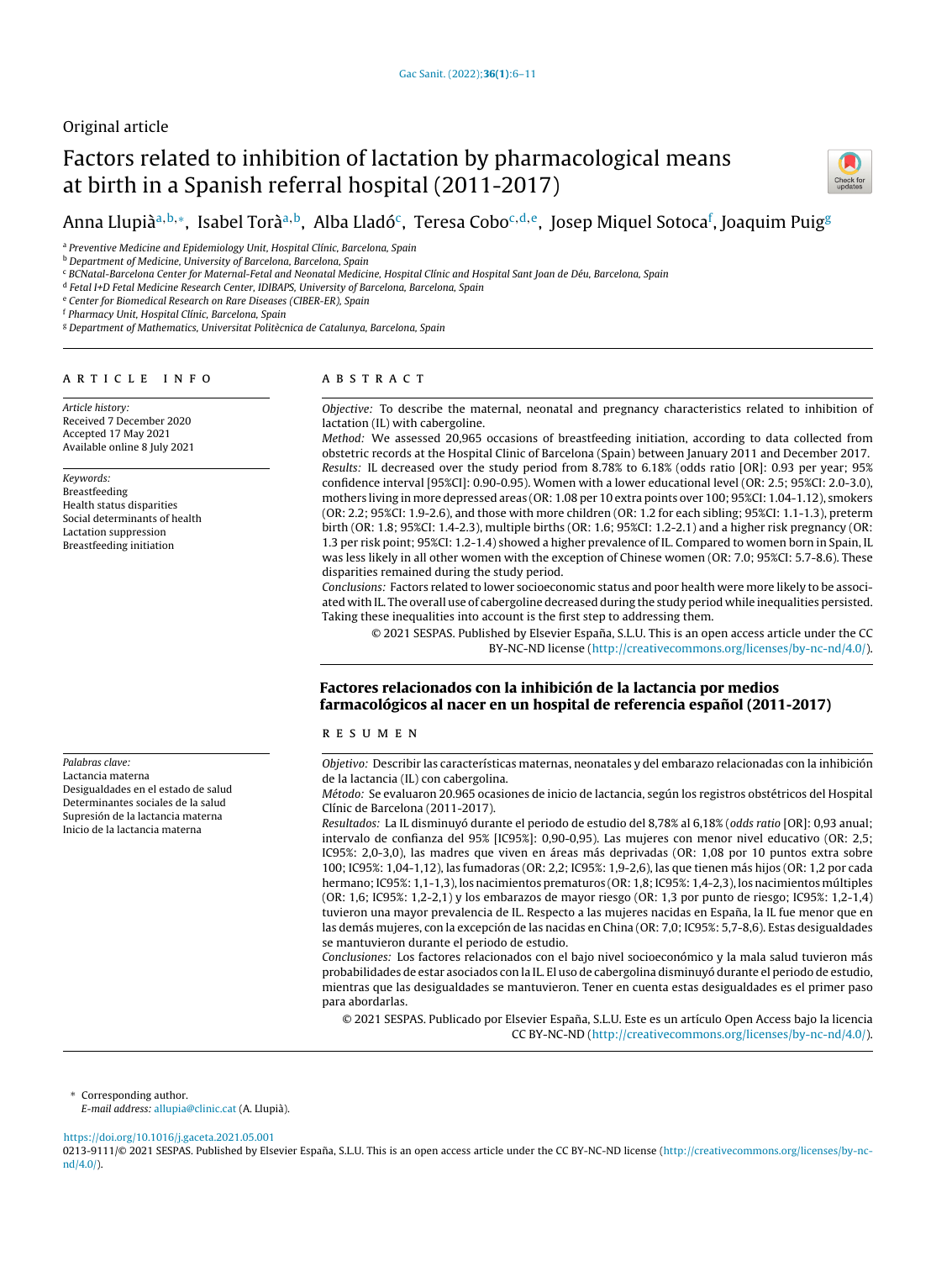### <span id="page-1-0"></span>Introduction

The beneficial health effects of breastfeeding for infants and mothers have been well-established and the World Health Organization (WHO) recommends that infants be exclusively breastfed for the first 6 months of life and be continued for a minimum of 2 years.<sup>[1](#page-5-0)</sup> Differences in breastfeeding are part of the health inequal-ities beginning in childhood.<sup>[2](#page-5-0)</sup> A number of studies have described different prevalence of breastfeeding initiation (BI) in terms of maternal, newborn and hospital characteristics.<sup>[3](#page-5-0)</sup> For example, it has been described that the prevalence of breastfeeding initiation is higher in older working women with a higher socioeconomic level. $4-9$  Several studies have reported that maternal origin also plays a role in BI.<sup>[10–12](#page-5-0)</sup> The prevalence of breastfeeding depends on hospital practices<sup>[13](#page-5-0)</sup> and is higher in mothers expressing pre-natal and pre-pregnancy intention of breastfeeding<sup>[14](#page-5-0)</sup> and in those with a higher perception of self-efficacy.<sup>[15](#page-5-0)</sup> The inequalities of BI have been evaluated in high-income countries such as Ireland,<sup>[5](#page-5-0)</sup> the Netherlands,<sup>[9](#page-5-0)</sup> Croatia,<sup>[16](#page-5-0)</sup> Canada,<sup>[4](#page-5-0)</sup> Scotland,<sup>[8](#page-5-0)</sup> Australia,<sup>[17](#page-5-0)</sup> the United States of America<sup>[6,7](#page-5-0)</sup> and the United Kingdom.<sup>[18](#page-5-0)</sup> The WHO recommends the evaluation of these inequalities and studies on their trends over time, $19$  considering the impact breastfeeding has on the health of mothers and infants along their lives.<sup>[2](#page-5-0)</sup>

According to the 2015 Health Survey, in Catalonia, 84.8% of new-borns were breastfed at birth<sup>[20](#page-5-0)</sup> with some inequalities having been described in Spain.[21–23](#page-5-0) Nonetheless, some mothers wish not to breastfeed or breastfeeding may be contraindicated for medical reasons.[24](#page-5-0) In these cases, pharmacological inhibition of lactation (IL) with cabergoline is the most common practice. $25$  To our knowledge, there are no studies describing the characteristics associated with cabergoline prescription for IL. Therefore, the present study describes the maternal, neonatal and pregnancy characteristics related to IL with cabergoline at birth.

## Method

We conducted a retrospective cohort study of women, followed during pregnancy, with obstetric clinic history records who had delivered at least one live infant at the Hospital Clínic de Barcelona (HCB), a large university referral hospital, between January 2011 and December 2017. Singleton stillbirth and pregnancy interruptions were excluded. IL was defined as the administration of 1 mg of carbegoline while hospitalised during the postpartum period.<sup>[25](#page-5-0)</sup>

Maternal variables (age, country of origin, parity, educational level, professional status, tobacco, alcohol or other drug use during pregnancy, antenatal intention of natural birth, area of residence, pregnancy variables [gestation risk level according to local guidelines,  $24$  0: low, 1: intermediate, 2: high, 3: very high], multiple gestation, year of delivery, gestational age at delivery, type of delivery) and newborn characteristics (sex, use of reanimation procedures) were obtained through the medical records of the Maternal-Fetal Medicine Department during pregnancy, delivery and postpartum hospitalisation. Human immunodeficiency virus (HIV) status and drug use that required IL were considered medical contraindications to breastfeed. The area of residence was used to determine if the case belonged to the area of reference of the hospital or was referred to for high complexity. Each woman was assigned the socioeconomic index of their area of residence from the Catalonian Health System,<sup>[26](#page-5-0)</sup> which reflects socioeconomic differences using a formula including occupation, social class, education, living conditions, income, social cohesion, among others. This indicator provides a score ranging from 0-100 indicating low to high deprivation.<sup>[26](#page-5-0)</sup> Cabergoline use and date of administration were obtained from the hospital pharmacy records. Cabergoline use postpartum was established as the main endpoint.

Absolute frequencies and percentages were used to describe categorical variables and means and standard deviation or 95% confidence intervals (95%CI) to describe quantitative variables with a normal distribution, and medians and interquartile range otherwise. Bivariate analysis was made using cabergoline administration for IL (yes/no) as the response variable in a logistic regression model. Multivariate logistic regression analysis was carried out including significant variables in the bivariate analysis and those considered relevant due to their clinical interest. Disaggregated analysis per year of delivery was performed. The odds ratio (OR) and 95%CI were calculated and statistical significance was established as p < 0.05. The analysis was performed using the R statistical software, version 3.5.

#### Table 1

The main maternal, neonatal and pregnancy characteristics.

|                            |                             | $n$ (mean/SD) | % (range) |
|----------------------------|-----------------------------|---------------|-----------|
| Maternal age (years)       | 32.59 (5.48)                | $13 - 58$     |           |
| Maternal country of origin | Spain                       | 12,976        | 61.9%     |
|                            | Western Europe              | 1,186         | 5.7%      |
|                            | Russia and Eastern Europe   | 741           | 3.5%      |
|                            | Northern Africa             | 690           | 3.3%      |
|                            | Central and Southern Africa | 133           | 0.6%      |
|                            | Latin America               | 2,856         | 13.6%     |
|                            | North America and Australia | 84            | 0.4%      |
|                            | India and Pakistan          | 739           | 3.5%      |
|                            | China                       | 763           | 3.6%      |
|                            | Rest of Asia                | 791           | 3.8%      |
|                            | <b>Missing</b>              | 6             | 0.0%      |
| Pregnancy risk (score)     | 1.85(1.02)                  | $0 - 3$       |           |
| Length of pregnancy        | Preterm                     | 1,928         | 9.2%      |
|                            | Term                        | 19,037        | 90.8%     |
| Newborn sex                | Female                      | 10,089        | 48.1%     |
|                            | Male                        | 10,875        | 51.9%     |
|                            | <b>Missing</b>              | 1             | 0.0%      |
| Multiple birth             | Yes                         | 912           | 4.4%      |
|                            | N <sub>o</sub>              | 20,053        | 95.7%     |
|                            | Missing                     | $\mathbf{0}$  | 0%        |
| Total                      |                             | 20,965        |           |

SD: standard deviation.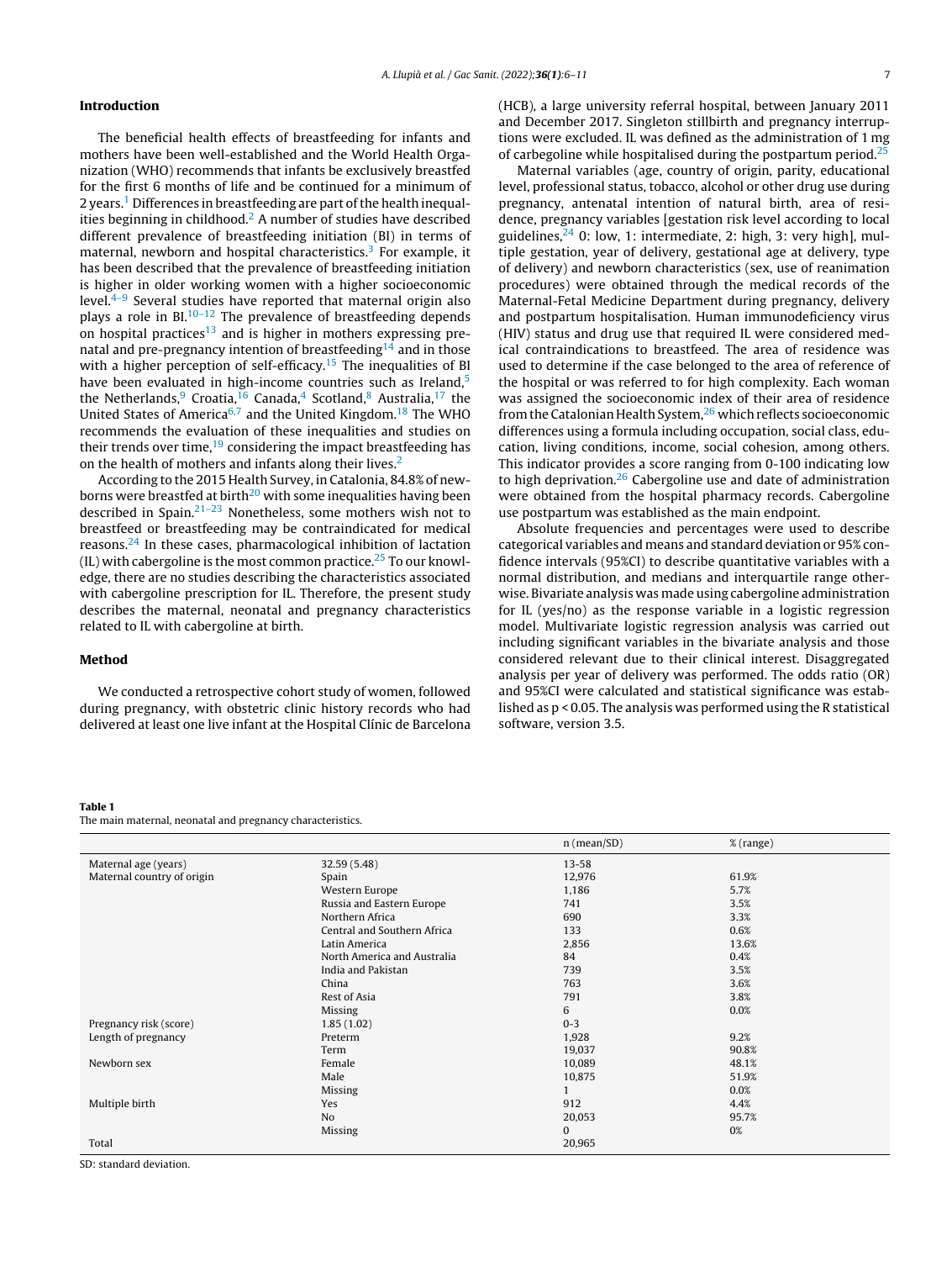## <span id="page-2-0"></span>Table 2

Bivariate analysis of lactation inhibition at the Hospital Clinic of Barcelona from 2011 to 2017.

|                                                                                                                                                                                                                         | Lactation inhibition<br>N(%)                                                                                                 | Total                                                                 | <b>OR</b><br>Univariate (yes vs. no)                                                                                                                                                                               |
|-------------------------------------------------------------------------------------------------------------------------------------------------------------------------------------------------------------------------|------------------------------------------------------------------------------------------------------------------------------|-----------------------------------------------------------------------|--------------------------------------------------------------------------------------------------------------------------------------------------------------------------------------------------------------------|
| Multiple births<br>No<br>Yes                                                                                                                                                                                            | 1343 (6.7%)<br>96 (10.5%)                                                                                                    | 20053<br>912                                                          | $\overline{a}$<br>$1.64(1.31 - 2.03)$                                                                                                                                                                              |
| <b>Education</b> level<br>Higher<br>Secondary<br>Primary or None                                                                                                                                                        | 398 (3.9%)<br>561 (8.2%)<br>341 (11.7%)                                                                                      | 10232<br>6354<br>2925                                                 | $2.39(2.10-2.73)$<br>3.26 (2.80-3.79)                                                                                                                                                                              |
| Pregnancy risk<br>Mean (SD)                                                                                                                                                                                             | 2.08(0.97)                                                                                                                   | 1.85(1.02)                                                            | $1.29(1.22 - 1.37)$                                                                                                                                                                                                |
| Natural birth intention<br>Yes<br>No                                                                                                                                                                                    | 130 (3.2%)<br>1305 (7.7%)                                                                                                    | 4016<br>16911                                                         | $2.50(2.09-3.02)$                                                                                                                                                                                                  |
| Maternal age<br>Mean (SD)                                                                                                                                                                                               | 31.9(5.9)                                                                                                                    | 32.6(5.5)                                                             | $0.98(0.97-0.99)$                                                                                                                                                                                                  |
| Country of origin<br>Spain<br>Western Europe<br>Russia and Eastern Europe<br>Northern Africa<br>Central and South Africa<br>Latin America<br>North America and Australia<br>India and Pakistan<br>China<br>Rest of Asia | 964 (7.4%)<br>30(2.5%)<br>29 (3.9%)<br>20(2.9%)<br>20 (15%)<br>71 (2.5%)<br>3(3.6%)<br>19 (2.6%)<br>256 (33.6%)<br>27 (3.4%) | 12976<br>1186<br>741<br>690<br>133<br>2856<br>84<br>739<br>763<br>791 | $\overline{a}$<br>$0.32(0.22 - 0.46)$<br>$0.51(0.34-0.73)$<br>$0.37(0.23 - 0.57)$<br>2.21 (1.33-3.48)<br>$0.32(0.25 - 0.40)$<br>$0.46(0.11-1.24)$<br>$0.33(0.20-0.51)$<br>$6.29(5.33 - 7.41)$<br>$0.44(0.29-0.64)$ |
| Occupation<br>Unemployed<br>Housewife<br>Self-employed<br>Employed<br>Student                                                                                                                                           | 390 (8.6%)<br>86 (7.4%)<br>85 (6.6%)<br>772 (6.1%)<br>10(5.2%)                                                               | 4542<br>1157<br>1294<br>12681<br>192                                  | $0.85(0.67-1.08)$<br>$0.75(0.58-0.95)$<br>$0.69(0.61 - 0.78)$<br>$0.58(0.29-1.06)$                                                                                                                                 |
| Parity<br>Mean(SD)                                                                                                                                                                                                      | 0.81(0.90)                                                                                                                   | 0.63(0.82)                                                            | $1.27(1.20-1.35)$                                                                                                                                                                                                  |
| Length of pregnancy<br>Preterm<br>Term                                                                                                                                                                                  | 150 (7.8%)<br>1289 (6.8%)                                                                                                    | 1928<br>19037                                                         | $0.86(0.72 - 1.03)$                                                                                                                                                                                                |
| Socioeconomic level<br>Mean (SD)                                                                                                                                                                                        | 37.3 (18.9)                                                                                                                  | 34.2 (18.6)                                                           | $1.10(1.07-1.13)$                                                                                                                                                                                                  |
| Tobacco use<br>No<br>Yes                                                                                                                                                                                                | 1114 (6.0%)<br>325 (14.2%)                                                                                                   | 18671<br>2294                                                         | $2.60(2.28 - 2.97)$                                                                                                                                                                                                |
| Alcohol use<br>No<br>Yes                                                                                                                                                                                                | 1420 (6.8%)<br>19 (12.1%)                                                                                                    | 20808<br>157                                                          | $1.88(1.12 - 2.97)$                                                                                                                                                                                                |
| Other drug use<br>No<br>Yes                                                                                                                                                                                             | 1416 (6.8%)<br>23 (19.5%)                                                                                                    | 20847<br>118                                                          | $3.32(2.05 - 5.16)$                                                                                                                                                                                                |
| Reanimation<br>No<br>Yes                                                                                                                                                                                                | 1357 (6.9%)<br>82 (6.2%)                                                                                                     | 19646<br>1319                                                         | $0.89(0.70-1.12)$                                                                                                                                                                                                  |
| Birth procedure<br>Natural, no anaesthesia<br>Caesarean section<br>Natural with anaesthesia<br>Vaginal with instrumentation                                                                                             | 140 (5.4%)<br>420 (7.4%)<br>771 (7.1%)<br>103 (5.8%)                                                                         | 2614<br>5709<br>10842<br>1764                                         | $\overline{\phantom{0}}$<br>$1.40(1.16-1.71)$<br>$1.35(1.13-1.63)$<br>$1.10(0.84-1.42)$                                                                                                                            |
| Newborn sex<br>Female<br>Male                                                                                                                                                                                           | 707 (7.0%)<br>732 (6.73%)                                                                                                    | 10089<br>10875                                                        | $\overline{a}$<br>$0.96(0.86 - 1.07)$                                                                                                                                                                              |

OR: odds ratio; SD: standard deviation.

## Results

Of the 20,965 occasions for BI, 6.86% women received cabergoline to suppress breastfeeding. The main maternal, neonatal and pregnancy characteristics are described in [Table](#page-1-0) 1.

The HCB attends inhabitants from the city of Barcelona (67%) and is a reference center for more complex cases from the rest of Catalonia and Spain (43%). The population included 90 (0.4%) HIV positive women and 118 (0.5%) drug users in whom breastfeeding was contraindicated. Three women (0.1%) satisfied both conditions.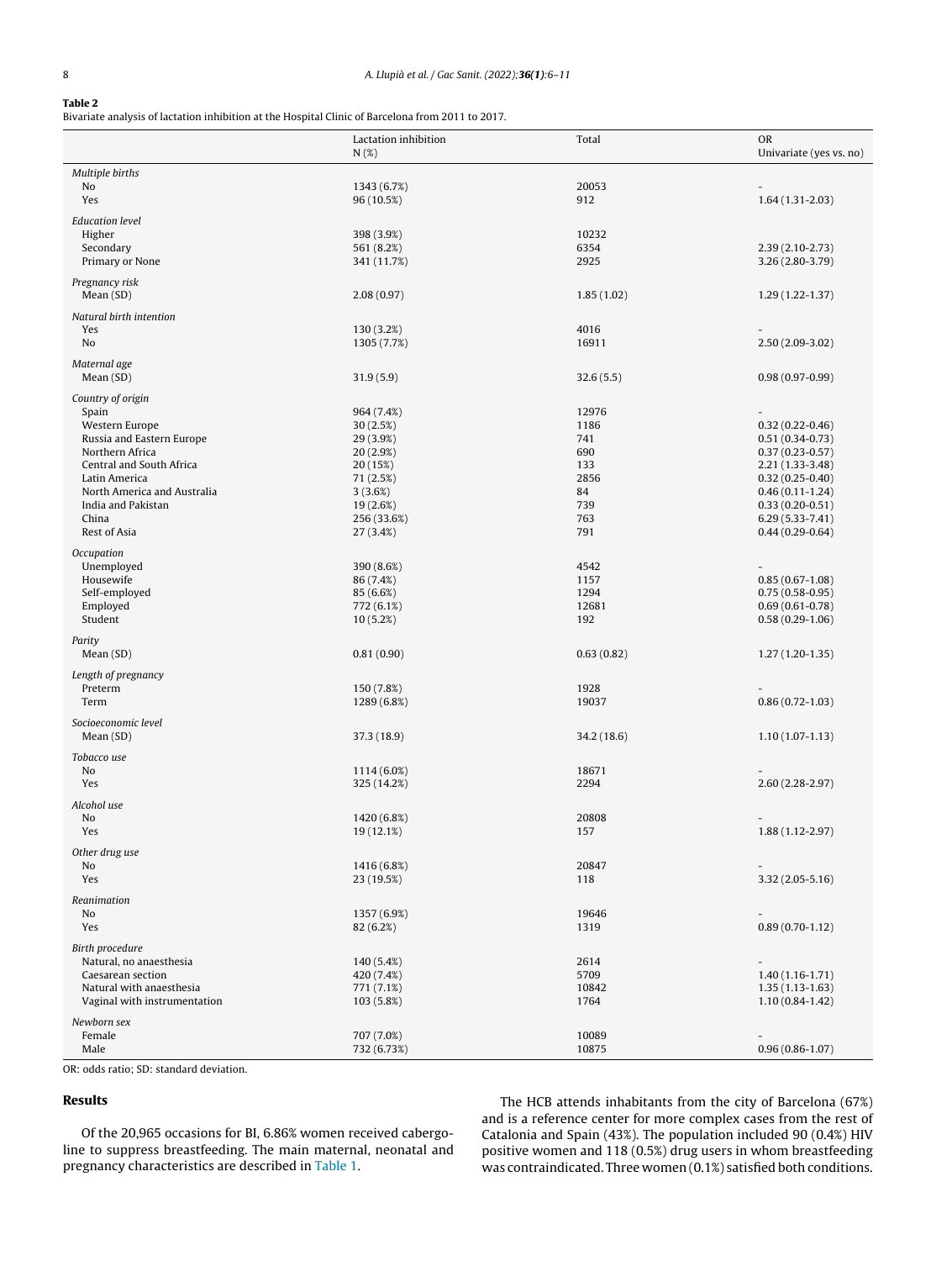#### Table 3

Multivariate analysis of lactation inhibition at the Hospital Clínic of Barcelona from 2011 to 2017.

|                                                       | OR Inhibition of lactation |
|-------------------------------------------------------|----------------------------|
| Multiple birth (yes vs. no)                           | $1.62(1.21-2.14)$          |
| Maternal education (ref. Higher)                      |                            |
| Secondary                                             | $1.95(1.68 - 2.27)$        |
| Primary or none                                       | 2.45 (2.03-2.96)           |
| Pregnancy risk (0-3 score)                            | 1.28 (1.20-1.38)           |
| Intention of natural birth (no vs. yes)               | $2.24(1.79-2.83)$          |
| Maternal age (years)                                  | $1.00(0.99-1.01)$          |
| Maternal country of origin (ref. Spain)               |                            |
| Western Europe                                        | $0.54(0.35-0.79)$          |
| Russia and Eastern Europe                             | $0.37(0.23 - 0.58)$        |
| Northern Africa                                       | $0.19(0.10-0.32)$          |
| Central and Southern Africa                           | 1.60 (0.88-2.73)           |
| Latin America                                         | $0.30(0.23 - 0.39)$        |
| North America and Australia                           | $1.24(0.30-3.43)$          |
| India and Pakistan                                    | $0.16(0.08 - 0.27)$        |
| China                                                 | $6.99(5.65 - 8.64)$        |
| Rest of Asia                                          | $0.35(0.22 - 0.54)$        |
| Tobacco use (yes vs. no)                              | $2.22(1.91 - 2.59)$        |
| Profession (ref. Unemployed)                          |                            |
| Housewife                                             | $0.92(0.70-1.20)$          |
| Self-employed                                         | $0.98(0.74-1.29)$          |
| Employed                                              | $0.85(0.73-0.99)$          |
| Student                                               | $0.80(0.37-1.55)$          |
| Parity                                                | $1.20(1.11-1.29)$          |
| Term vs. preterm birth                                | 1.78 (1.39-2.30)           |
| Socioeconomic level of residence area (per 10 points) | $1.08(1.04-1.12)$          |
| Procedure (ref. Natural without anaesthesia)          |                            |
| Caesarean section                                     | $1.10(0.85 - 1.43)$        |
| Natural with anaesthesia                              | $1.08(0.86 - 1.38)$        |
| Vaginal with instrumentation                          | $0.98(0.71 - 1.34)$        |

OR: odds ratio.

The proportion of these groups in 2011 and 2017 did not differ significantly. The overall prevalence of cabergoline use decreased from 8.78% to 6.18% (OR: 0.93 per year; 95%CI: 0.90-0.95) during the study period.

Several variables showed significant association with IL in the bivariate analysis [\(Table](#page-2-0) 2). Disaggregated data analysis per year of delivery showed no significant changes in the other variables.

Tobacco and alcohol use, and tobacco and other drug use were confounding factors in the multivariate model. Alcohol and other drug use were not considered in the final model.Age and parity, and parity and country of origin were also confounding factors.Atotal of 11.2% of women had more than one delivery resulting in a live infant during the study period. The variable parity was a proxy of repeated episodes, and was maintained for sensitivity analysis. After testing the correlation among age, parity and year of delivery (Spearman test parity and age p = 0.09; year of delivery and age p = 0.09; year of delivery and parity  $p = 0.13$ ), the year of delivery was excluded and shown separately. Models with and without missing values showed no differences. All the models show the analysis without missing values.

Table 3 shows a multivariate model with selected variables. IL was significantly higher in women with no education or with primary studies compared to women with a higher education and those living in more economically depressed areas. Breastfeeding was also more inhibited in women who did not wish to undergo natural birth, smokers, with previous children, at term versus preterm birth, in women with multiple births and in those with a higher risk pregnancy. Taking Spanish women as the reference, women born in Northern Africa, India and Pakistan, Russia and Eastern and Western Europe were less likely to inhibit breastfeeding. IL was significantly more likely in Chinese women. A multivariate model with disaggregated data considering the place of residence (city of Barcelona versus the rest of Catalonia) showed no differences.

#### Discussion

To our knowledge this is the first study to describe the maternal, neonatal and pregnancy characteristics related to inequalities in pharmacological inhibition oflactation in the postpartum period. Some factors related to a lower socioeconomic status and poor health were found to be more likely associated with IL. The overall use of cabergoline decreased during the study period while inequalities remained the same. The country of birth of the mothers was also associated with the prevalence of IL.

The first step for successful breastfeeding is early initiation. Although IL and BI are not the same, they are closely related. In highincome countries, many of the factors which this study found to be associated with IL have also been reported to be associated with BI. The results of this study show a slight decrease in the IL. The overall decrease of IL is aligned with the general tendency to increase BI in Catalonia, $20$  which passed from 82.5% in 2011 to 87.5% in 2016. In the world, this tendency is also observed since the beginning of the  $21^{st}$  century.<sup>[27,28](#page-5-0)</sup> In addition, the inequalities found were similar to those reported in previous studies on BI conducted in Spain.<sup>[21,23,29](#page-5-0)</sup> The gap between IL found in our study and the BI described in the general population could be explained in part by early failure in women willing to breastfeed.

Since the medical contraindication to breastfeed is very low, we can assume that the majority of cases of IL were the result of mother's decision, but more research is needed. The persistence of inequalities has also been described in other populations,  $4,30,31$ indicating the need to address them. No differences among the variables ofthe model or in the proportion of medical contraindications for lactation were detected in the study period, maybe due to the small size of the subgroups.

Similarly to our findings in LI, a lower BI is associated with women with a lower socioeconomic status, $3$  living in more eco-nomically depressed areas<sup>[7,8,21,23](#page-5-0)</sup> and in those with a lower level of education. $8,23$  Our study found IL to be higher in smokers<sup>[5](#page-5-0)</sup> and in multiple pregnancies, both being similar to what has been reported in BI $^{23,32}$  $^{23,32}$  $^{23,32}$  and with a higher pregnancy risk. Possible explanations for this include an increased perception of difficulty, a lower feeling of self-efficacy and less specific support for these groups. Our study also described more IL in women with a second child and following children, which could be partly explained by previously negative breastfeeding experiences, within a context in which breastfeeding is suboptimal.[3,33,34](#page-5-0)

The results of previous studies are not conclusive in regard to the effect of prematurity on BI. Some authors have found a lower BI in these,  $11,23$  while others describe no differences.  $35$  Many premature newborns have difficulties in BI, although the maternal intention is to breastfeed and therefore do not inhibit lactation, making comparison between IL and BI difficult. Nevertheless, the HCB has a specific program for prematurity that probably explains why preterm mothers are less likely to inhibit lactation in our setting. According to one study, $11$  which reported differences in lactation in premature infants based on the ethnicity of the mother, different degrees of prematurity as well as interaction with different variables should be considered in IL.

When we analysed maternal age or mode of delivery independently from the rest of the variables, we observed an increase in IL in younger women and in those undergoing caesarean section, as reported by other studies on  $BI.5,6,11,21,23$  $BI.5,6,11,21,23$  However, we found that on adjustment for the rest of the variables, neither maternal age nor mode of delivery were significant. Similarly to the case of prematurity, this highlights the differences between BI and IL.

As described in other studies on  $BI<sub>5</sub><sup>5-7</sup>$  the results of our study show the lower the level of education the higher the prevalence of  $IL^3$  $IL^3$  Employed mothers, the study group with longest and best paid maternity leaves, were also found to be less likely to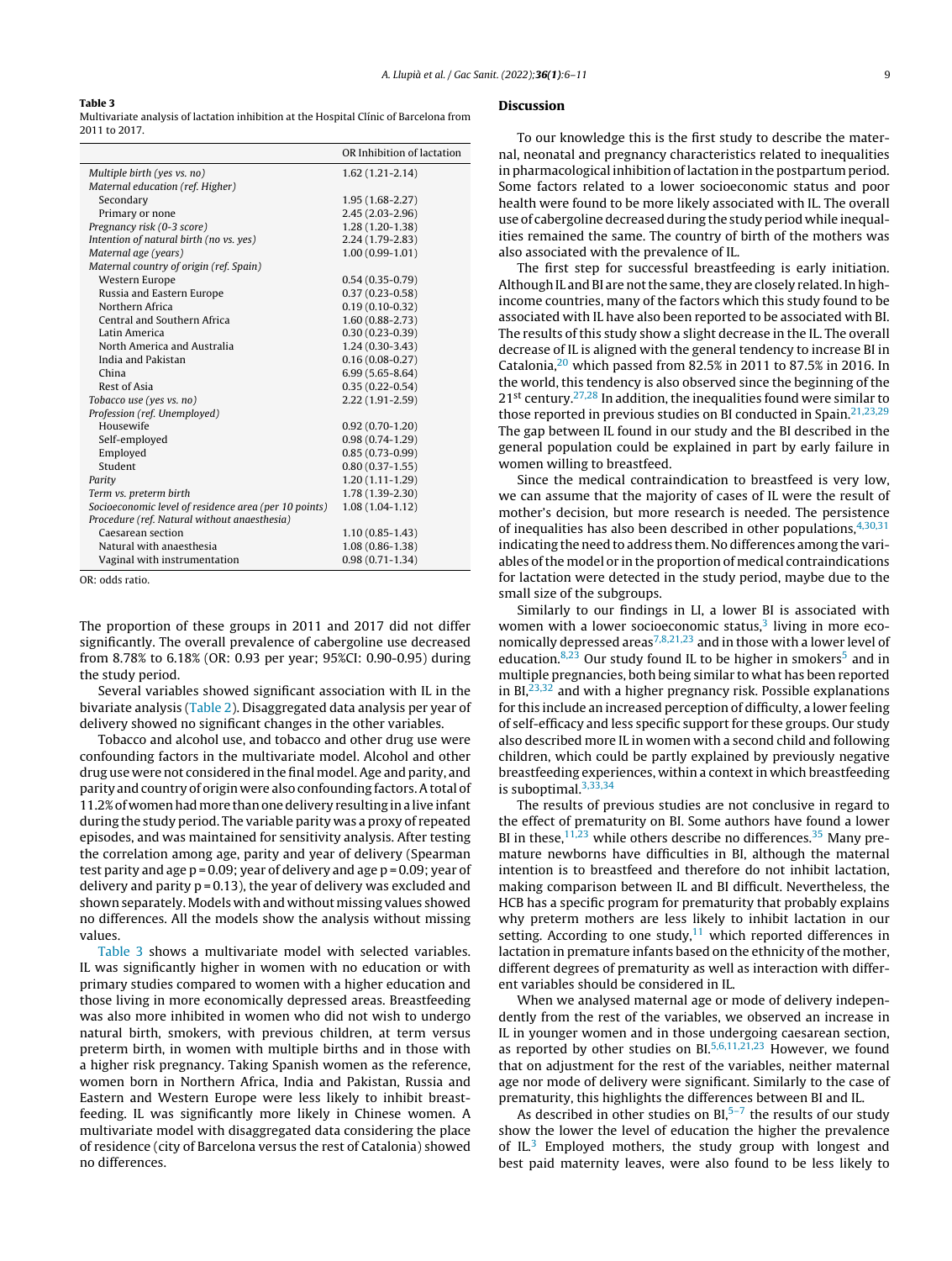inhibit lactation. This finding supports the WHO advocacy for paid maternity leave.

The origin of the mothers has an effect on IL. Although there is no idiomatic barrier, the prevalence of IL in Spanish mothers was neither the highest nor the lowest. With the exception of Chinese women,[21,23](#page-5-0) all other origins showed a better prevalence of BI. Several studies have described these disparities in Europe and the  $US^{5-7,10-12,29}$  and have shown that mothers whose country of residence is different from the country of origin are more likely to initiate breastfeeding. The prevalence of IL among migrant women in our study is probably higher when the prevalence of BI in their countries of origin is lower. Taking Chinese mothers as an example, it was found[27](#page-5-0) that almost 70% of women in China initiated breastfeeding in 2014, which is the same prevalence we found for non-IL. Another study conducted in  $Spin<sup>22</sup>$  $Spin<sup>22</sup>$  $Spin<sup>22</sup>$  also found Chinese mothers to be less likely to breastfeed which was attributed to the working conditions of Chinese mothers in Spain and some mothers sending their newborns to their extended families in China (12%).

Registering separately IL from BI failure and studying the reasons and motivations associated with them could shed some light on the promotion of breastfeeding and needs of support for new mothers. More support to breeding women could be offered and health care and maternal groups could be tailored to specific groups, some of them even during pregnancy (e.g., multiple gestations, high risk pregnancies, non-first child pregnancies, preterm birth). Primary care and hospital coordination in a lactation committee following the Initiative for the Humanization of Assistance to Birth and Lactation guidelines could help to improve knowledge and coordinate measures to address inequalities. Besides, medical contraindications should be prevented in advance (HIV infection and drug use prevention). Health policies should take into account that lactation is more likely to be suppressed in women who live in more deprived areas, who are not employed, have a lower level of education and are in situations with greater risk of poor health and high risk habits (higher gestational risk, multiple births, smokers), showing how health disparities can be transmitted among generations.

A limitation of this study is that socioeconomic variables were limited to the ones presented in the analysis, since they were not registered. The socioeconomic variable refers to the area of residence. The number of years of residence in Spain of migrant women was not known. Another limitation is that data included are from only one setting, a referral hospital, that receives patients from all over Catalonia. Considering this limitation, data from patients from the referral area have been analysed separately from the referred ones and no differences were found. Some variables are recorded in an incomplete way, like parity, which does not include previous experiences in lactation, and attendance to maternal education programs. Finally, one quarter of the population of Catalonia also has private medical insurance apart from the public, universal, health coverage provided. Women with a higher income may use their private insurance when delivering and this may induce an underestimation in the differences in socioeconomic variables.

One strength of this study was the inclusion of the whole population attended at the HCB over a 7-year period. Another strength is the use of the pharmacy records as the source of the data. To our knowledge this is the first study to use these records and this provides a good description of IL at birth.

#### Conclusions

The IL in puerperal women is related to several factors including a lower socioeconomic status and poor health. The overall use of cabergoline decreased during the study period while inequalities among the women studied persisted. Nonetheless, taking these inequalities into account is the first step to addressing them.

#### What is known about the topic?

Inequalities in breastfeeding initiation have an impact on the health of mothers and infants along their lives. Socioeconomic factors associated with breastfeeding initiation in high-income countries have been described.

#### What does this study add to the literature?

This study describes disparities in inhibition of lactation by pharmacological means by showing that factors related to lower socioeconomic status and risk of poor health are more likely associated with it.

#### What are the implications of the results?

Disparities in lactation inhibition could be monitored and addressed through tailored support and preventive interventions.

#### Editor in charge

Clara Bermúdez-Tamayo.

#### Transparency declaration

The corresponding author on behalf of the other authors guarantee the accuracy, transparency and honesty of the data and information contained in the study, that no relevant information has been omitted and that all discrepancies between authors have been adequately resolved and described.

#### Authorship contributions

A. Llupià and T. Cobo designed the study. A. Llupià/A. Lladó, I. Torà and J. Puig analysed the data. A. Llupià and J. Puig drafted the manuscript. All the authors contributed to the interpretation of the data and revision of the manuscript. A. Llupià had primary responsibility for final content and acts as guarantor. All authors read and approved the final manuscript.

#### Conflicts of interest

The authors would like to thank the developers of the HCO registry and all the health care providers who have maintained the database during the last decade. We also thank the Information and Reporting Department and especially Anna Sabater, for sharing the data and Donna Pringle for language revision.

The data that support the findings of this study are available on request from the corresponding author. The data are not publicly available due to privacy restrictions.

The study was performed according to the principles of the Declaration of Helsinki. Since this study is based on routinely collected medical records, informed consent was not obtained. All personal data were dissociated and treated as confidential at all times. The study was approved by the HCB Clinical Research Ethics Committee (HCB/2018/0604).

The research of JP is supported by MINECO-FEDER Grant PGC2018-098676-B-I00/AEI/FEDER/UE.